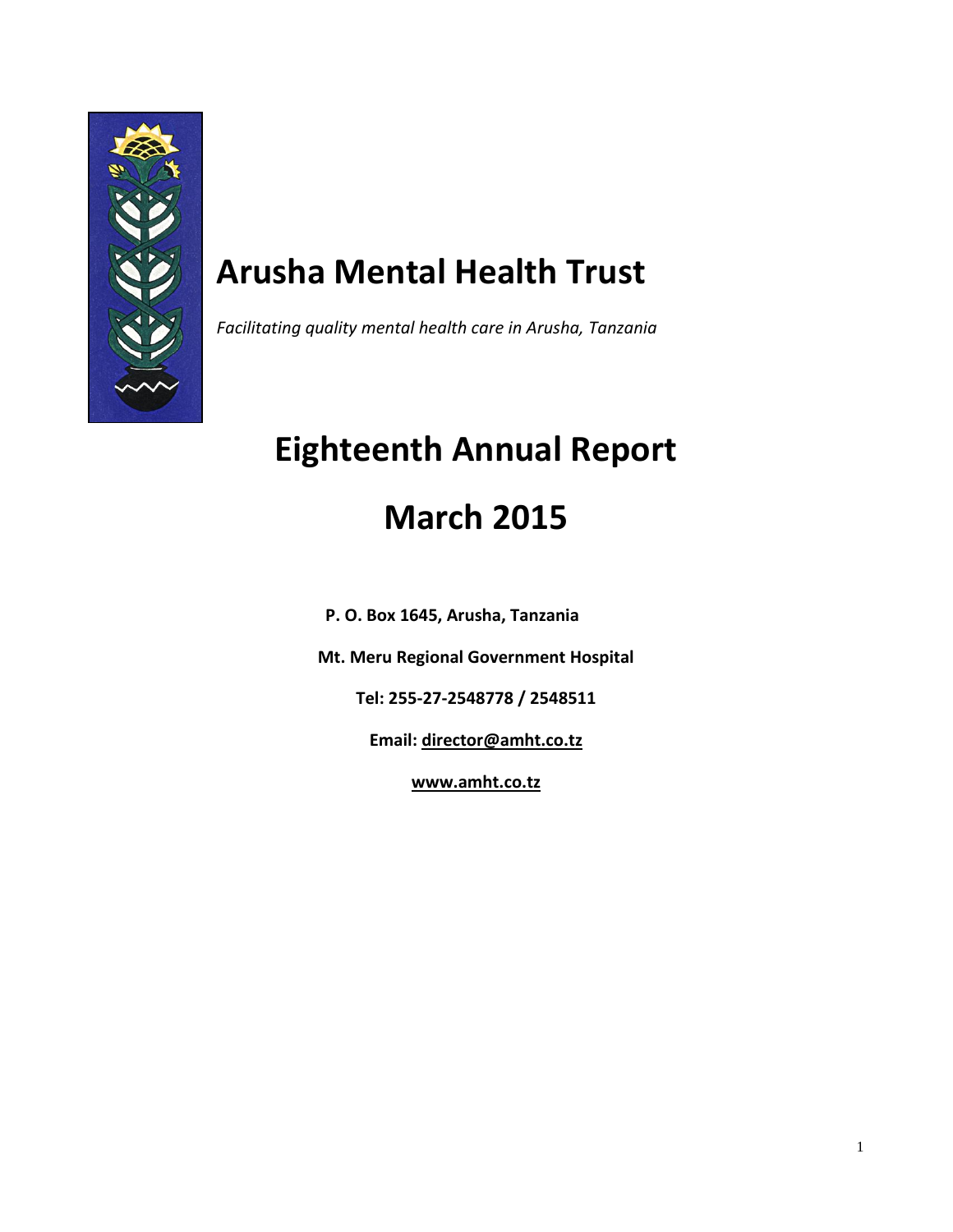<span id="page-1-0"></span>

| <b>Table of Contents</b>                                                                                                                                                                                                                                                                                                                                                                                        |  |  |  |
|-----------------------------------------------------------------------------------------------------------------------------------------------------------------------------------------------------------------------------------------------------------------------------------------------------------------------------------------------------------------------------------------------------------------|--|--|--|
|                                                                                                                                                                                                                                                                                                                                                                                                                 |  |  |  |
|                                                                                                                                                                                                                                                                                                                                                                                                                 |  |  |  |
|                                                                                                                                                                                                                                                                                                                                                                                                                 |  |  |  |
|                                                                                                                                                                                                                                                                                                                                                                                                                 |  |  |  |
|                                                                                                                                                                                                                                                                                                                                                                                                                 |  |  |  |
|                                                                                                                                                                                                                                                                                                                                                                                                                 |  |  |  |
|                                                                                                                                                                                                                                                                                                                                                                                                                 |  |  |  |
|                                                                                                                                                                                                                                                                                                                                                                                                                 |  |  |  |
|                                                                                                                                                                                                                                                                                                                                                                                                                 |  |  |  |
| $Conclusion  \  \  \, \ldots \  \  \, \ldots \  \  \, \ldots \  \  \, \ldots \  \  \, \ldots \  \  \, \ldots \  \  \, \ldots \  \  \, \ldots \  \  \, \ldots \  \  \, \ldots \  \  \, \ldots \  \  \, \ldots \  \  \, \ldots \  \  \, \ldots \  \  \, \ldots \  \  \, \ldots \  \  \, \ldots \  \  \, \ldots \  \  \, \ldots \  \  \, \ldots \  \  \, \ldots \  \  \, \ldots \  \  \, \ldots \  \  \, \ldots \$ |  |  |  |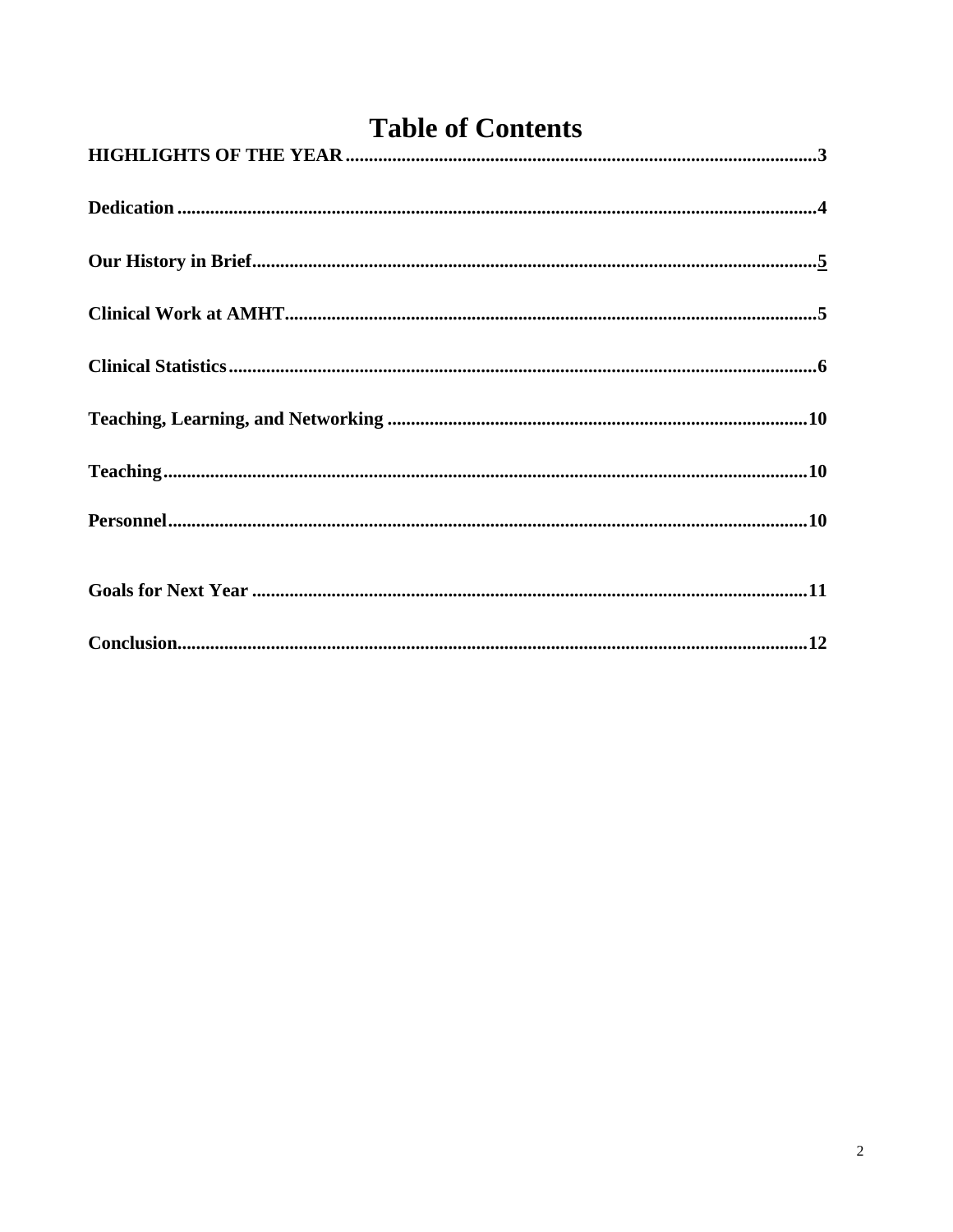## **HIGHLIGHTS OF THE YEAR**

- $\div$  Our major highlight of the year 2014 was the training programmes. We undertook a special training on Accelerated Trauma Therapy (CATT) special for children. The training was conducted by LUNA CHILDREN'S CHARITY OF UK and co-hosted with Arusha Mental Health Trust. With this training we have been equipped with a very new way of dealing with trauma in childhood and adult. It was well attended by trainee from all walks of life and both local and foreign participants. The trainees included AMHT staff, child workers from orphanages in and around Arusha, and from a well-known Mental Health hospital in Uganda (Butabika). A team of trainers came from UK and one from Butabika hospital Uganda.
- $\div$  In May 2014 we were joined by Ms. Evanna Lyons, an Irish citizen, a volunteer counselling psychotherapist. Evanna came not only with her counselling skills, but also as a highly trained supervisor who guides us in our daily professional practice. She is a great networker and she has quickly connected us locally and been part of a local fund raiser for AMHT through the Movember initiative. Currently she is our Programme Development Coordinator. Her arrival has signaled the availability of international student placement with our services.
- Dr Annerieke Horlings, a trainee Psychiatrist who joined our team last year 2013 completed her placement towards the end of February 2014. She had developed a comprehensive psychiatric care protocols which will remain her legacy with AMHT.
- Ms. Rebekah Mallya, a senior Social worker who volunteered with AMHT from July the previous year returned home to USA.
- $\cdot$  Miss Lisbeth Mhando, a Psychologist, who joined us in 2013, left the programme for her master's degree course at Muhimbili University of Health and Allied Sciences. We truly miss her contributions into patient care and research skills which were very instrumental in the Monitoring and Evaluation exercises.
- Sadly, a long term member of staff, Dr Robin Peterson has left us having completed her probono services with us. She left a large void which is hard to fill. She remains a member of our board of trustees, an associate, and colleague and is available for quick intervention when asked to do so. Thank you Robin…….. Always you will remain an honorary member of AMHT.
- $\hat{\mathbf{\cdot}}$  The Trust has maintained a high standard of care and direct service provision which is a model of best practice. In order to achieve this, AMHT conducted a survey of Knowledge, Attitude and Practice of mental health issues.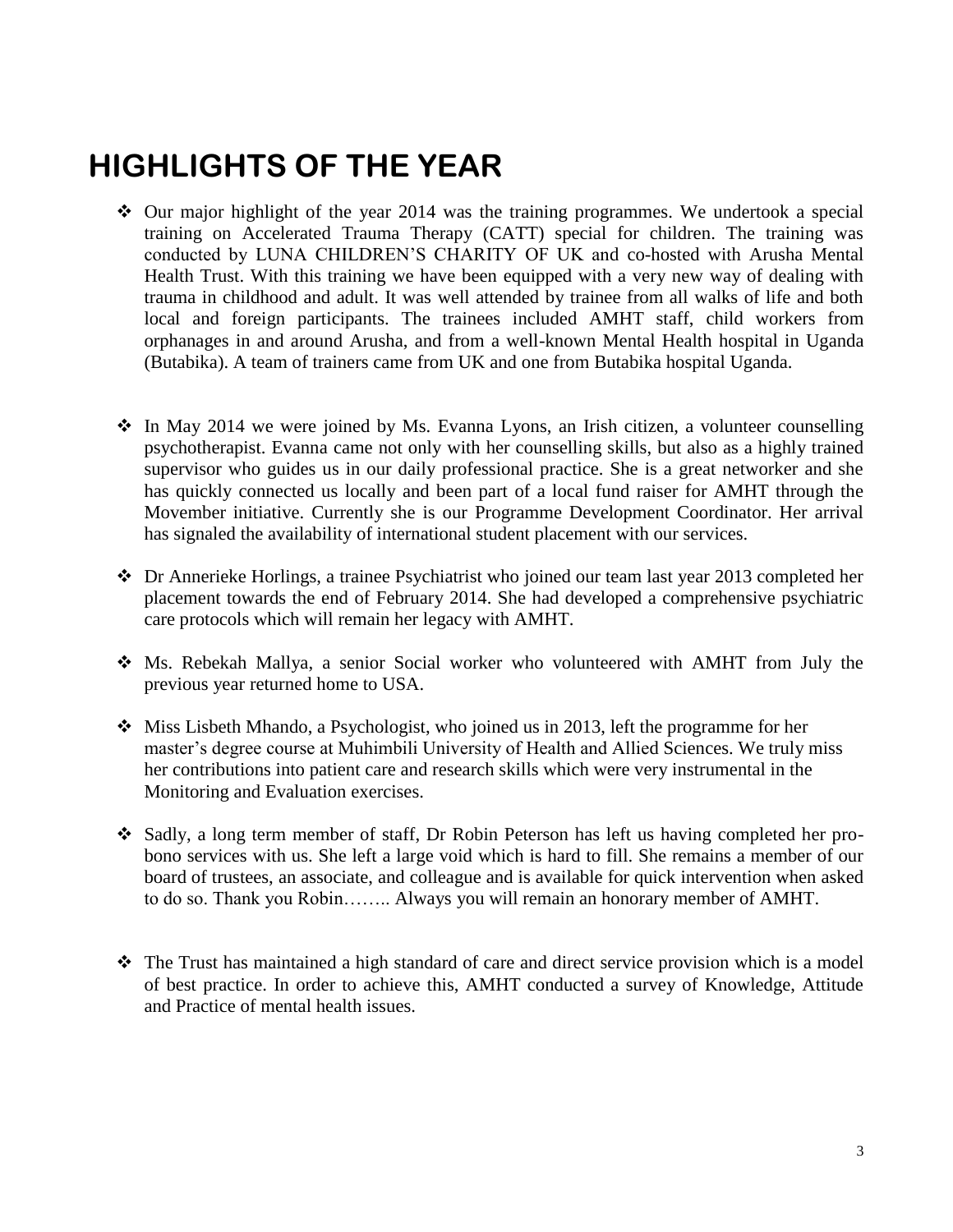AMHT remains focused on service provision, and are a model of quality care in an integrated and multidisciplinary structure. The social work component, combined with psychiatric services and psychology, provide comprehensive treatment and support for our most vulnerable clients.

Based on the findings from 2012 Monitoring and Evaluation and KAP study, we focused on areas of information sharing and raising public awareness exercises. We conducted public awareness workshops, free of charge on various topics on mental health. These workshops were directed to the general public, partner organizations especially those running orphanages. We also conducted several interviews on local radio. We addressed common mental health issues, treatment models and preventive measures. It helped in raising awareness of mental health problems and treatment/ preventive modalities.

We also ran two public exhibitions on mental health issues. One was a four day exhibition at the Agricultural show, and the other one took place at the Arusha Christmas Fair (currently known as Arusha Craft Fair).

<span id="page-3-0"></span>As is our usual practice, AMHT developed and delivered a variety of programs to support partner organizations, an Islamic Women's group, and Catholic religious orders. These programs included the Enneagram and Myers-Briggs personality typing systems, human development, human sexuality, stress management and life balance workshops as well as Basic Counselling Skills.



### Dedication

This report is dedicated to Dr Robin Peterson.

The history of Arusha Mental Health Trust cannot be completely written without the name of Dr Robin Peterson. Dr Peterson joined AMHT as a Counselling student on placement in 2002. From the first day I noted something special with Dr Peterson, a hard-working, a true inspirational learner and willing to gain and teach something new almost every day. No wonder, 10 years later Robin was already a graduate Doctor of Clinical Psychology. Always was available for whatever tasks pertaining to client care, administration, networking, funding, teaching and a guiding "mother" to many. As Program Development Coordinator, she was instrumental in guiding AMHT towards new approach, that is to plan service delivery based on M & E and research on service consumer's needs. Dr Robin left a large void which is hard to fill. She remains a member of our board of trustees, an associate, and colleague and is available for quick intervention when asked to do so. Thank you Robin…….. Always you will remain an honorary member of AMHT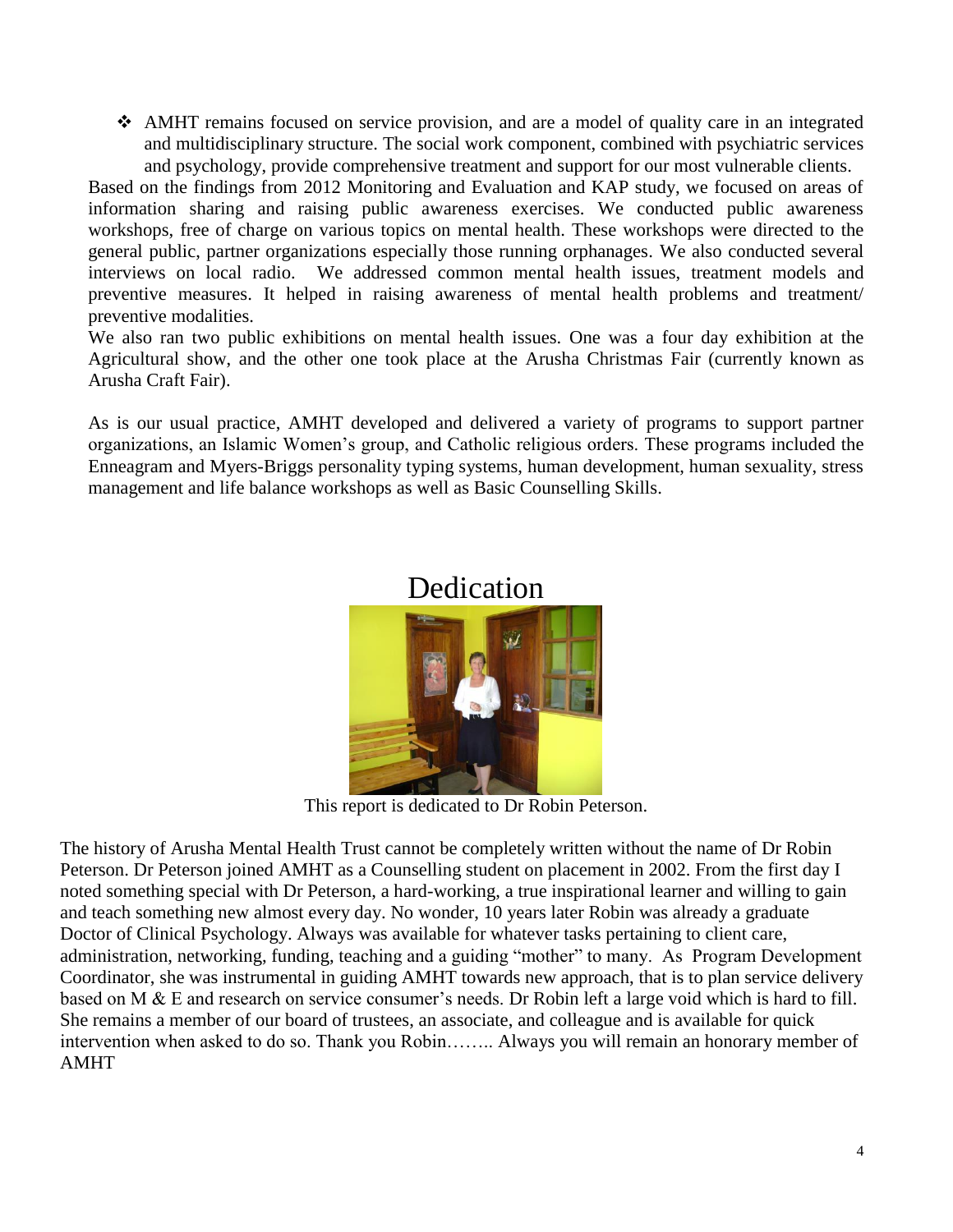**Mission Statement:** The Arusha Mental Health Trust facilitates the provision of appropriate mental health services to the people of Arusha city.

**Overall Goal:** *To sustain and improve the mental health of the residents of the city of Arusha.* 

## **Our History in Brief**

The Arusha Mental Health Trust was founded in 1996 by Dr. Sheila Devane under the auspices of the Medical Missionaries of Mary (MMM). It grew out of a great need to offer basic mental health care to this growing population. There were no active mental health services available and AMHT continues to be the only facility of its sort. In 2004 AMHT became a Company Limited by Guarantee in Tanzania and a Registered Trust in 2006, legally autonomous.

## **Clinical Work at AMHT**

The mission statement is broad, and includes many different kinds of services which we feel will enhance the psychological well being of our community. To this end we provide

- **A reception** service within a government hospital compound which is accessible and well known. Appointments for the psychiatric services provided by the government staff as well as the psychological services are made with caring and attentive reception staff.
- **Clinical psychology**, counseling and psychotherapy to individuals, couples, families, and groups.
- **Outpatient psychiatric clinic** which is run by one of the AMHT staff who is a psychiatric nurse, a medical doctor, and government employed nurses.
- **Assessment reports** for religious orders; adoption agencies; potential or actual employers; boarding schools or special educational programs; or other individuals with specific needs.
- **Client advocacy** with school management, employers, police, immigration and the court system.
- **Consultation** for in-patients admitted to general hospital wards in this hospital and any other hospital as requested.
- **SIGHMA** (Special Interest Group in Mental Health in Arusha) meets once per month for a lunchtime presentation on mental health related issues. Hosted by AMHT, the group is open to all.
- **Out of clinic visits** to clients in their own homes, at school, or at work as needed.
- **Crisis response service** to individuals and organizations following accidents, critical incidents like robberies, sudden unexpected job loss and /or tragic bereavements.
- **Networking** and linking with relevant agencies locally, nationally, and internationally.
- **Workshops and seminars** were run here and in other venues as requested. These are designed for different audiences to meet the specific needs of a group and can be offered in both Swahili and English.
- **Consultancy** in the area of mental health to individuals and other organizations.
- **Translation** of materials into colloquial Swahili for client use in our own work.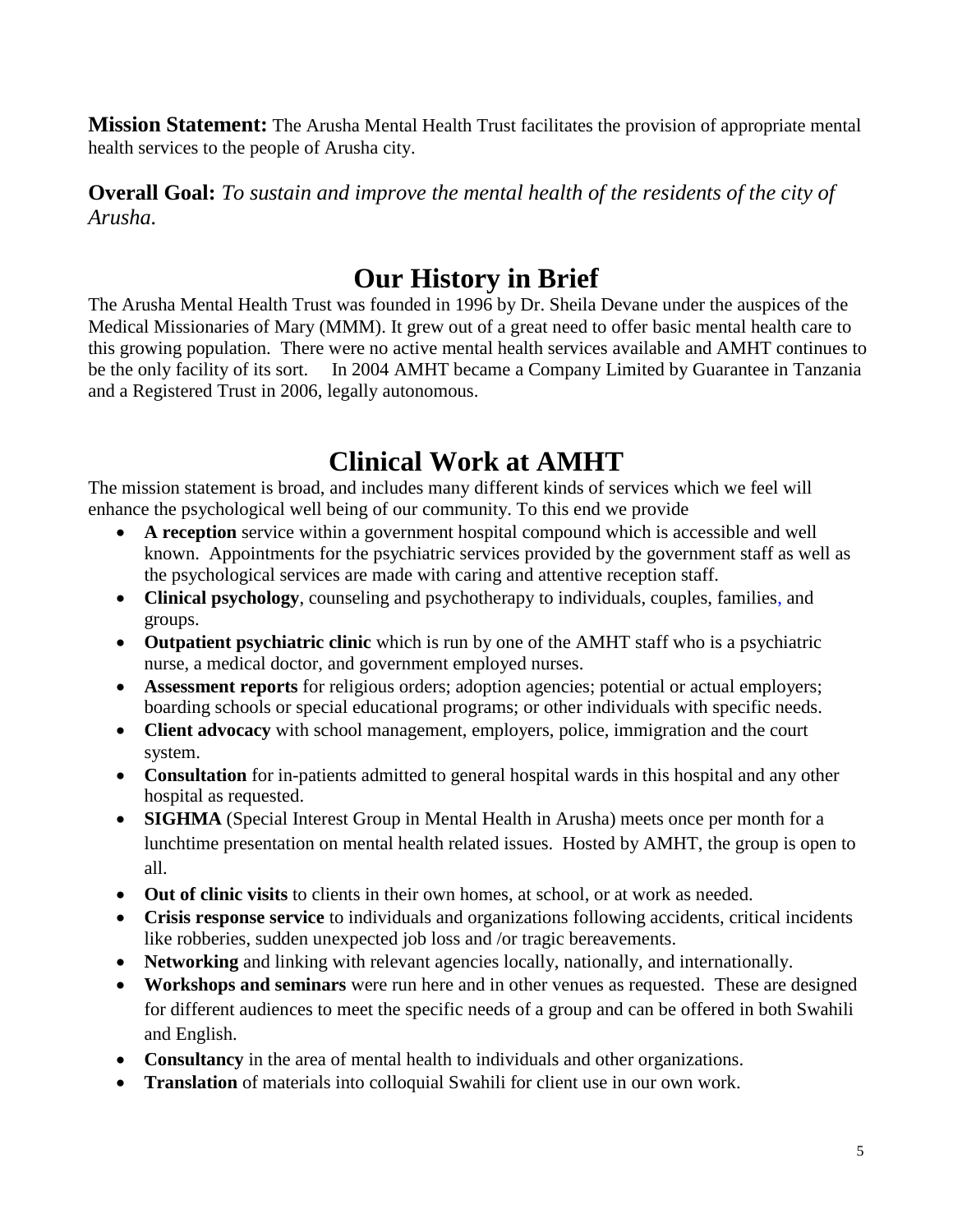- **Internships** are available with the Trust, and an area which we would like to develop further is to take on more students and trainees from Tanzanian institutions training counselors and psychologists.
- **Staff capacity building:** this takes a-variety of forms from formal training programs being undertaken by two members, to attendance at conferences, presenting papers at conferences ETC.
- **Visitors to the department:** Again as in other years we were blessed with many visitors from overseas who came to learn about mental health services here and specifically what we do in AMHT
- **Resource center and free Internet service:** is one small way to reduce stigma and to bring people to the department who do not have any mental health need. We – through

## **Clinical Statistics**

The following tables outline the work accomplished at Arusha Mental Health Trust for the year 2014. The psychiatric nurses who work with us are not included in these statistics, as they are government employees and have different reporting structures.

| <b>GENDER</b>              | <b>NEW CASES</b> | <b>CARRY OVER</b> | <b>TOTAL</b> |
|----------------------------|------------------|-------------------|--------------|
| MALE                       | 168              | 125               | 293          |
| <b>FEMALE</b>              | 145              | 10                | 255          |
| <b>TOTAL</b>               | 313              | 235               | 548          |
| TOTALCONSULTATIONS(VISITS) |                  |                   | 2559         |

#### **Table 1. CLIENT DISTRIBUTION ACCORDING TO GENDER:**

Our statistics and other monitoring and evaluation activities lead us to determine our goals for 2015, and evaluate our performance in 2014. The demographic information suggests that AMHT is on target, serving men and women equally (M=53%, F= 47%), and serving vulnerable people and other "target groups" appropriately. Clients under 15 years old continued to decrease again this year due to deliberate decision of working with the carer at the orphanages instead of the orphans themselves. The rest of the statistics in relevant age group has remain approximately within the same range . This is the net result from focusing on the same goals as that of 2013.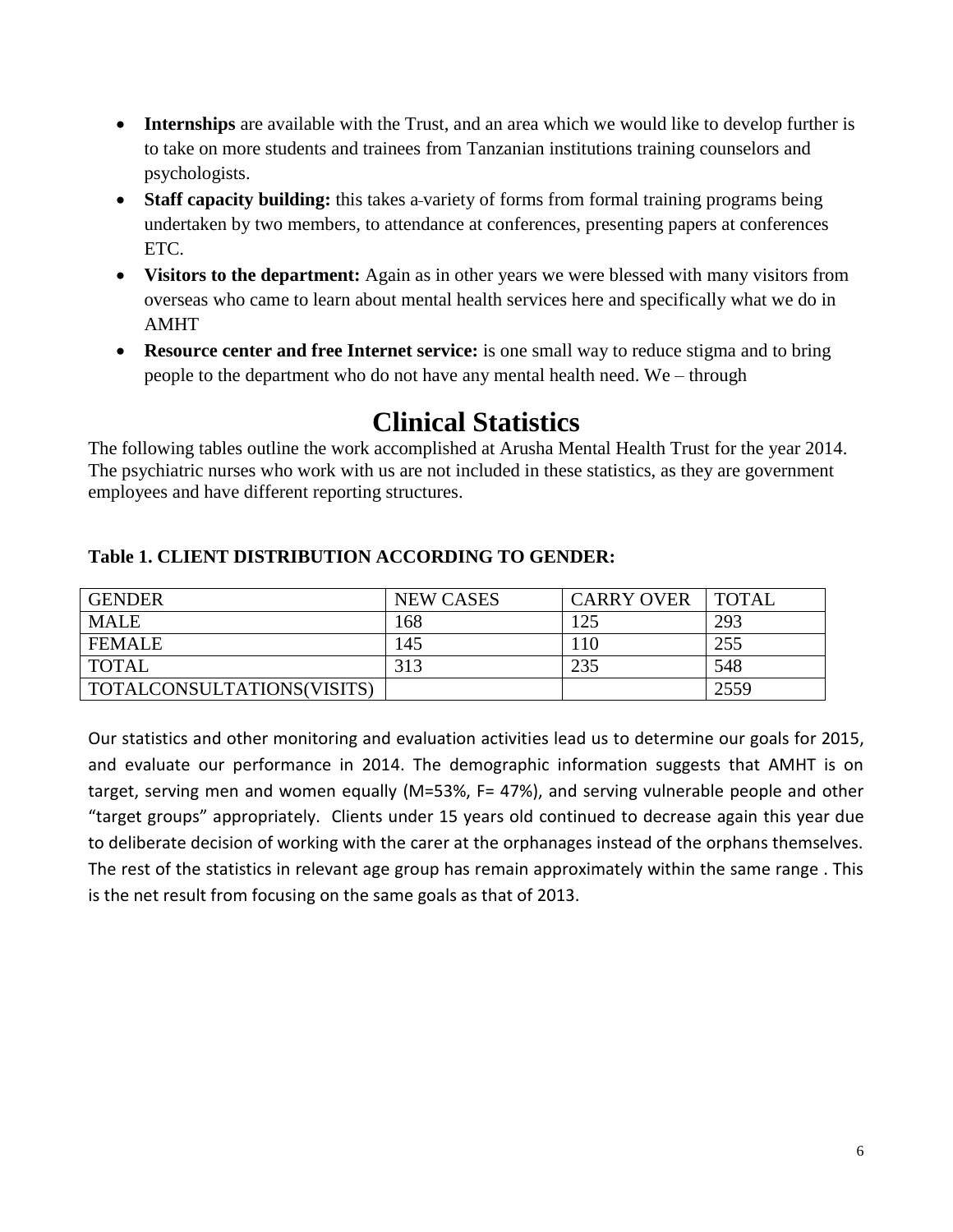#### TABLE 2: AGE DISTRIBUTION IN PERCENTAGE

| Age             | 2010  | 2011 | 2012 | 2013 | 2014 |
|-----------------|-------|------|------|------|------|
| $0 - 14$ years  | 10.5% | 6%   | 14%  | 6%   | 7%   |
| $15 - 19$ years | 11.5% | 21%  | 15%  | 11%  | 13%  |
| $20 - 40$ years | 51%   | 57%  | 50%  | 62%  | 61%  |
| $41 - 60$ years | 5%    | 19%  | 15%  | 17%  | 15%  |
| $61 - 75$ years | 5%    | 1%   | 5%   | 3%   | 3%   |
| Over 75         | $1%$  | $1%$ | 1%   | 1%   | 1%   |

#### **Table 3: CLIENT DISTRIBUTION ACCORDING TO DIAGNOSES**

*Please note: these are main diagnoses and do not include secondary mental health concerns. Many clients have more than one diagnosis which is clinically significant.*

| Count of #                                                  |                |
|-------------------------------------------------------------|----------------|
| Main diagnosis                                              | Total          |
| Adjustment disorder                                         | 1              |
| Anxiety disorder (OCD, GAD, Phobia)                         | 52             |
| Assessment                                                  | 51             |
| <b>Attention Deficit and Disruptive Behaviour Disorders</b> | 5              |
| Bereavement                                                 | 5              |
| Bipolar disorder                                            | 11             |
| <b>Conversional Disorder</b>                                | 1              |
| Delirium                                                    | 1              |
| Dementia                                                    | 8              |
| Depressive disorder                                         | 35             |
| Diagnosis not clear                                         | $\overline{2}$ |
| Eating disorders                                            | $\mathbf{1}$   |
| Epilepsy                                                    | 19             |
| Marriage problems                                           | 52             |
| Mental Retardation / Developmental Delay                    | 1              |
| Nocturna enuresis                                           | 11             |
| <b>Other Organic Illness</b>                                | 3              |
| <b>Parenting Concerns</b>                                   | 26             |
| Personality disorder                                        | 1              |
| Psychosocial problems (poverty)                             | $\overline{2}$ |
| <b>Relationship Problems</b>                                | 14             |
| Schizophrenia or related psychosis                          | 93             |
| Sexual dysfunction and Sexuality                            | 14             |
| Sleep disorder                                              | 3              |
| Somatoform Disorders                                        | 18             |
| Substance abuse/misuse                                      | 80             |
| Trauma and stress-related disorders                         | 27             |
| Work related problems                                       | 11             |
|                                                             |                |
| <b>Grand Total</b>                                          | 548            |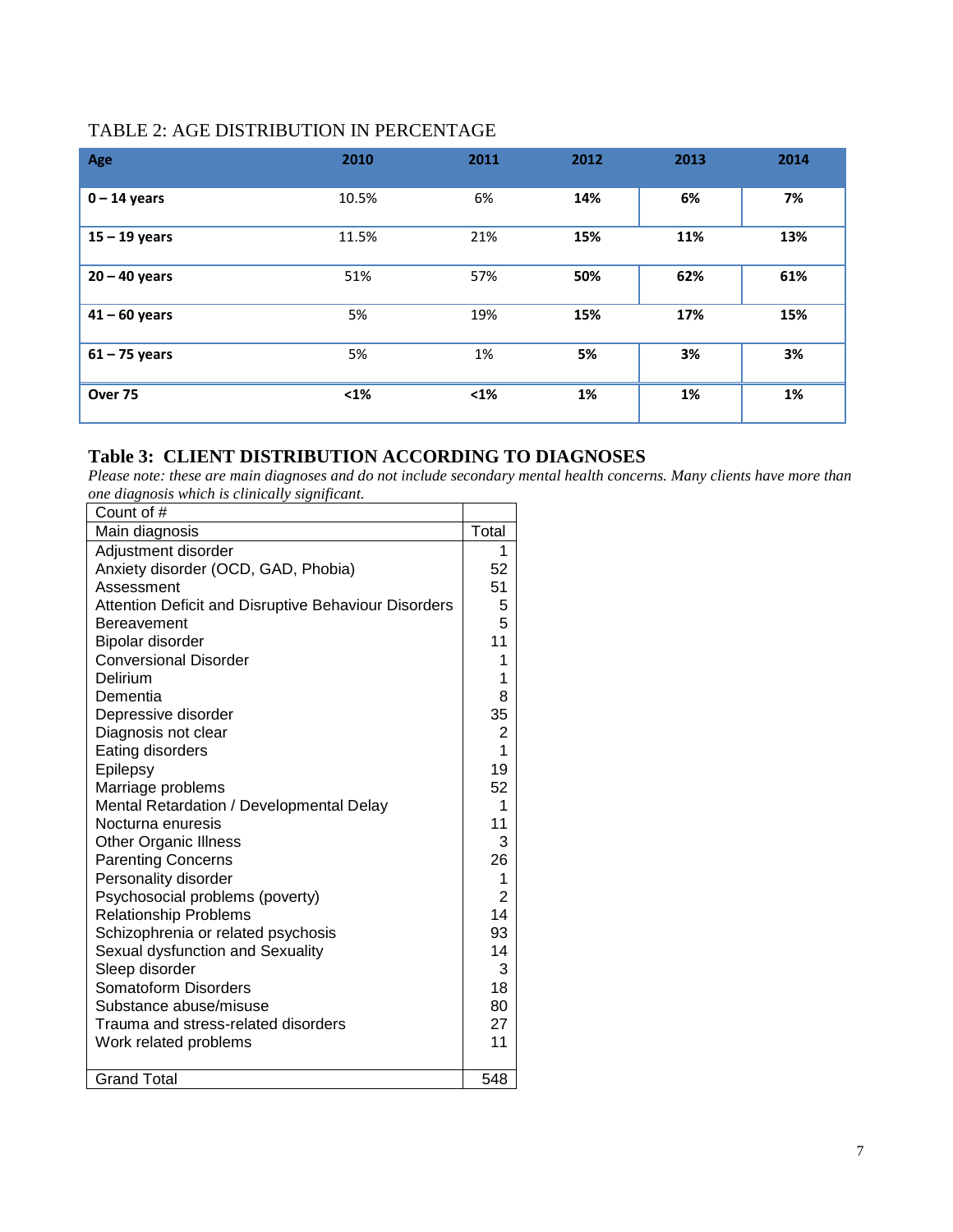| Table Te Elbert March (Martin Standard Campus) |                     |  |  |  |
|------------------------------------------------|---------------------|--|--|--|
| <b>PERIOD</b>                                  | <b>JAN-DECEMBER</b> |  |  |  |
|                                                | 2014                |  |  |  |
| Total hours of teaching                        | 655.5               |  |  |  |
| <b>Total Participants</b>                      | 1904                |  |  |  |

#### **Table 4: EDUCATION AND INFORMATION SHARING SESSIONS**

The number of participant is slightly low due to the fact that we focused our training by using mass media through radio programs and public show. Although the method is very effective, it is hard to estimate the number of audience you reached. Also during this period two of our core trainers left the organization and thus few trainers.

**Table 5: Logic Model and Time Spent by AMHT Staff on Specific Activities**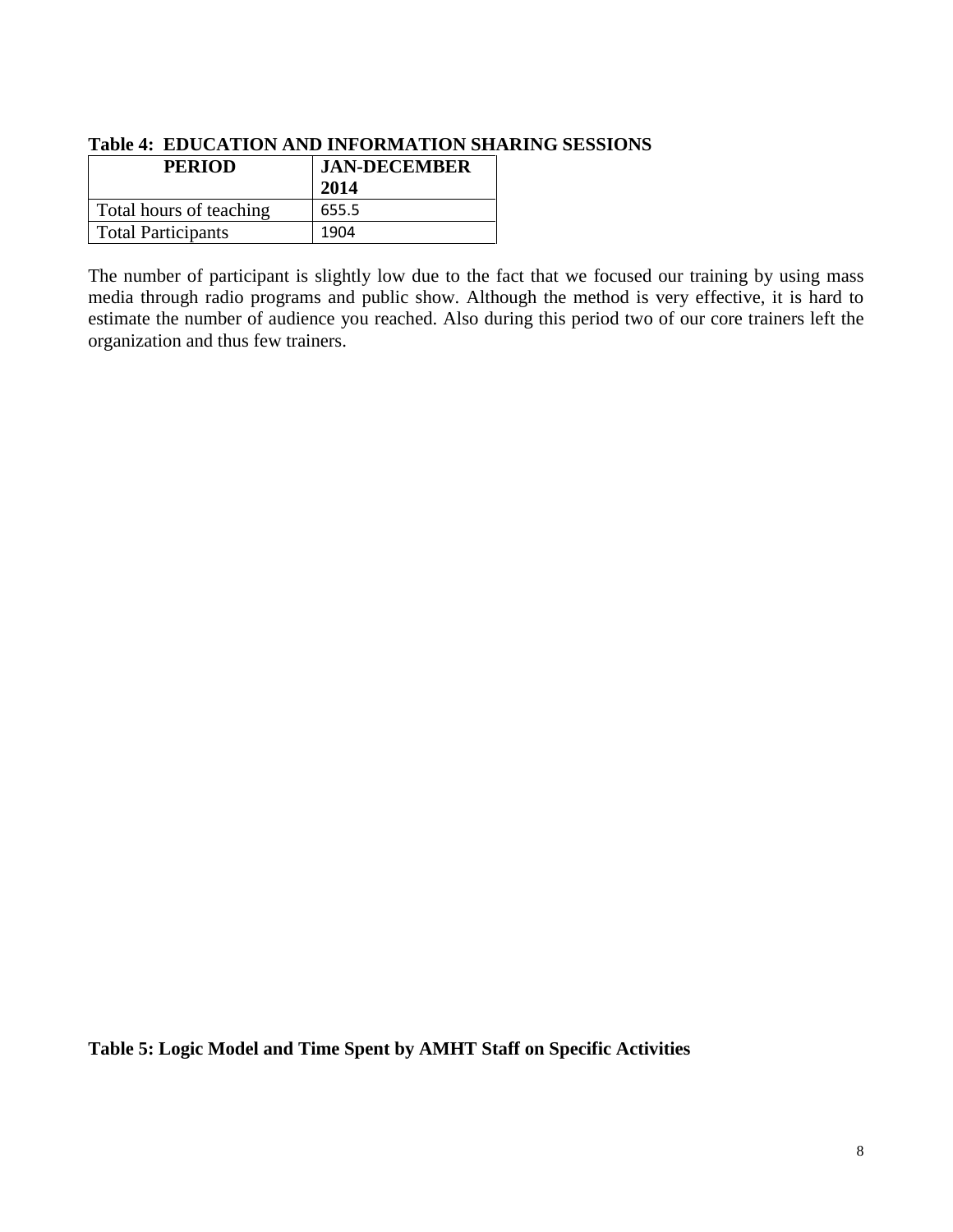9 Inputs: 1 psychiatric nurse 1 Volunteer Counselling psychotherapist 1 full, 1 part-time social worker 1 full, 3 part-time counsellors One Volunteer Psychologist Driver/Office Administrator 1 Leadership Development/Fundraiser Staff Training Professional Development **Supervision** Money Office Equipment and Administrative Staff Informational Material Website, Radio and Television Local Networking **Transportation** Training and Teaching Program Development Emergency Procedures Internal Policy Development Monitoring and Evaluation Systems and Protocol Development Activities/Outputs Service provision at the Mt. Meru Hospital, and Home Visits Teaching, Training, and Research Professional Development Direct Services in Psychiatry, Psychology 63% Teaching and Training 7% 7% Research 3% 3% Program Development 5%<br>Fundraising 4% Fundraising Consultation and Partnership 1% Administration 8% Training Received 3% External Supervision 2% Internal Supervision 5%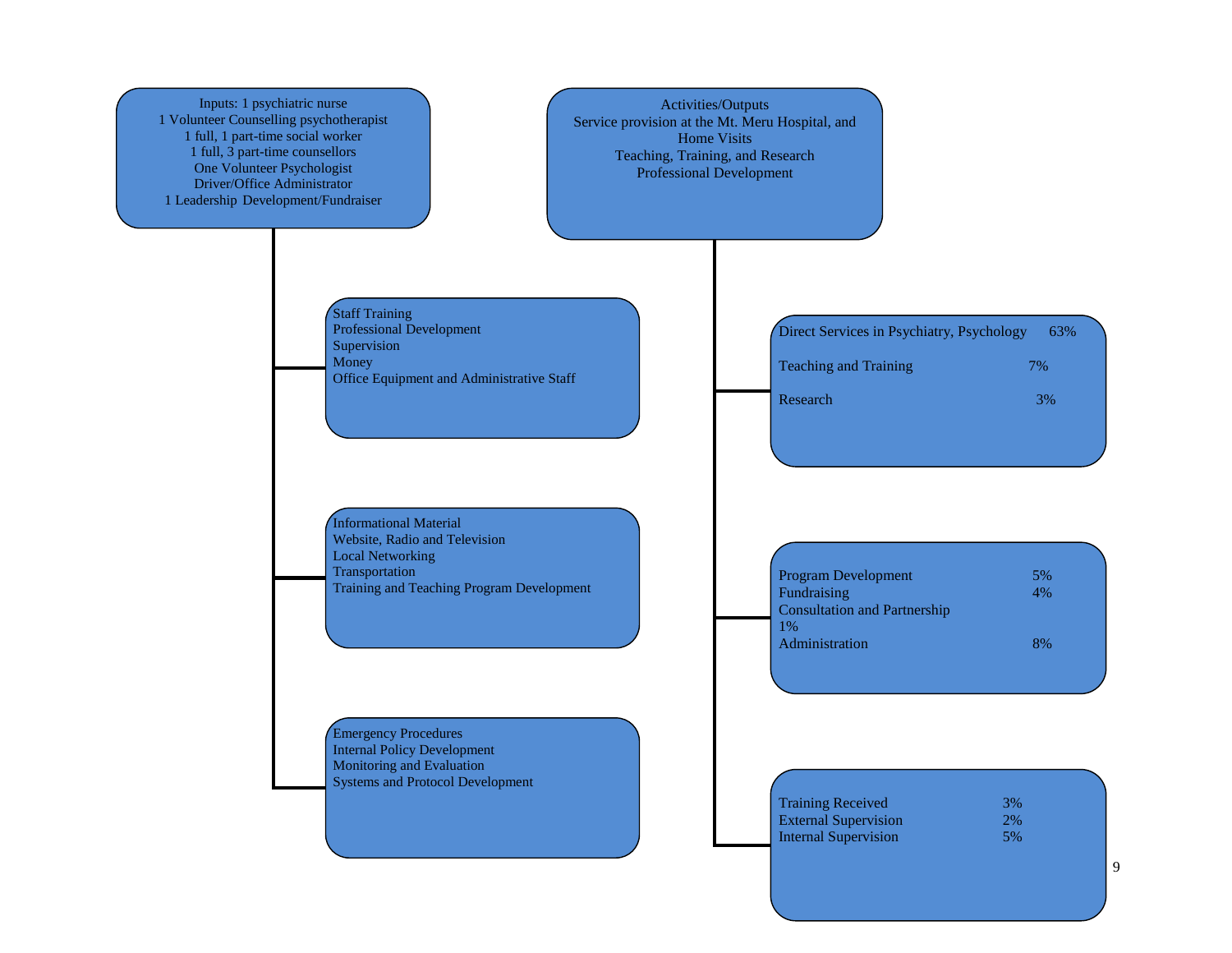## **Monitoring and Evaluation:**

In 2014 we continued with the monitoring and evaluation exercise as part of quality of service improvement exercise. We did both the internal work self - evaluation based on designed tool and the results are indicated on table number 5.

We did a KAP study phase two on mental health awareness. The results generally show that mental health knowledge and awareness is still a myth. We need to put more effort and find a new strategy to overcome this deficit. (Separate report as an attachment).

## **Teaching, Learning, and Networking**

#### *Teaching*

One important area of our work is education and training. Last year we focused on mass training through local radio program. We covered several common topics of interests in mental health. To mention few, we covered all aspects of psychosis, depression especially among youths, anxiety disorders, and other common mental health disorders. We did to public shows, one a week long at the local Agriculture show in August targeting the general public and one a two day show at Christmas fair targeting employers and well-wishers. Both show was highly attended and attracted many visitations.

#### *Learning*

Arusha Mental Health Trust hosted a week long international workshop run by Luna Children's Charity of UK on Children's Accelerated Trauma Therapy. It attracted participants from Uganda and many form all parts of Tanzania. We learned a lot on how we can improve the quality of care to traumatized children and adults. We had several opportunities for professional development of the team, including participating in seminars, attending a monthly meeting for Special Interest, Mental Health Arusha (SIGMHA).

#### *Networking*

Arusha Mental Health Trust staff has been involved in several events in order to raise awareness about mental health issues. We have been involved with a Canadian organization, Farm Radio International based in Arusha with the aim of running radio programs addressing mental health issues for the youth especially depression. They As I reflect on the past year, on our mission statement, overall goal and programme aims I am aware of the blessing it has been to have been able to offer mental health services here in Arusha city every working day of the year. This is an amazing achievement and we thank God for gifting us with all that this entailed. We hope and pray that this small, dynamic and hardworking mental health service can continue.

### **PERSONEL**

#### **Full-time Trust personnel are:**

- Mr. Emmanuel Bujulu, Mental Health Practitioner and Program Director
- Mr. Boniface Kisi, Counsellor and Administrative Officer
- Ms Nembris Manangwa, Social Worker, Counsellor and Trainer
- Mr. Niyimpaye Kataze, Social Worker and Trainer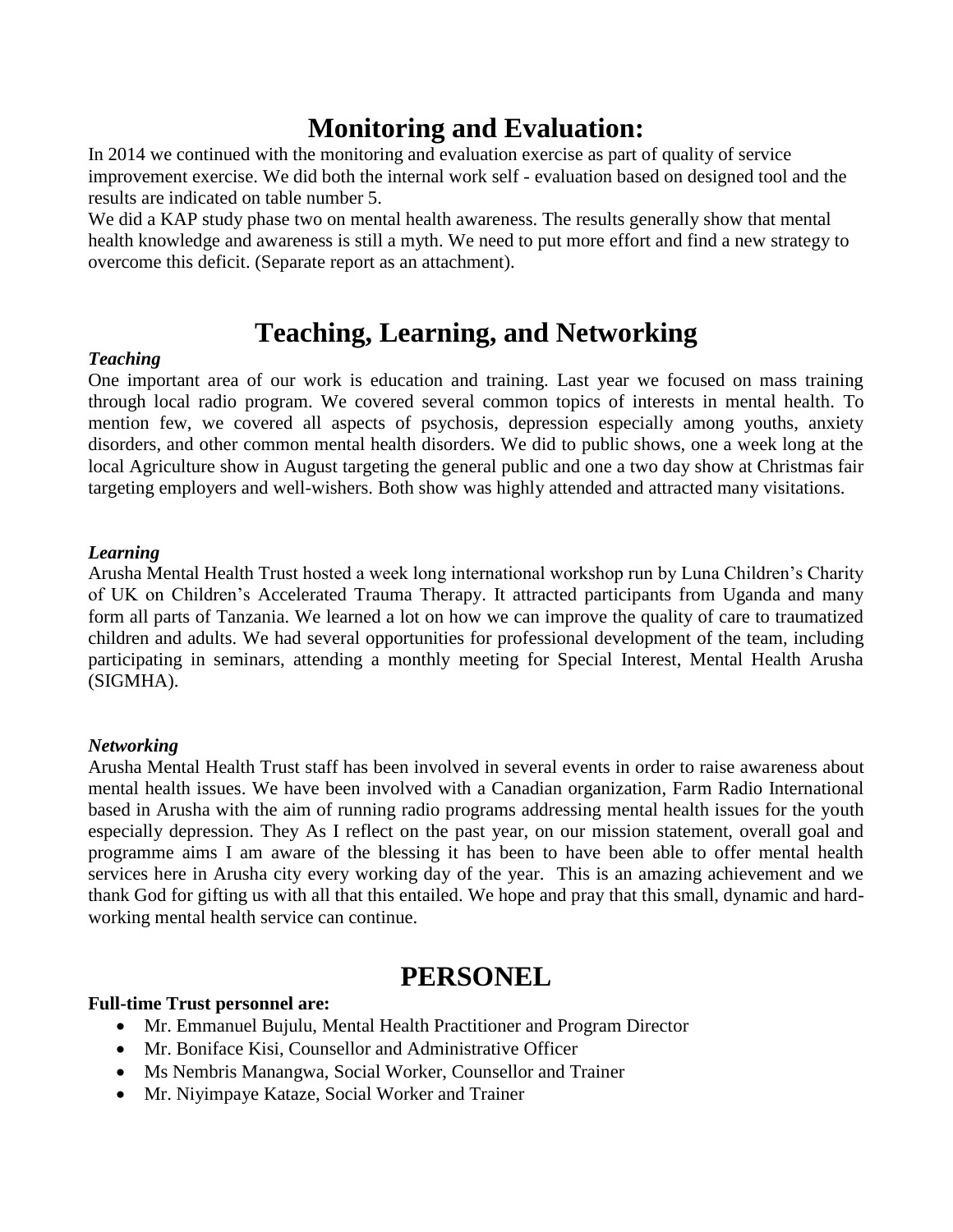Mr. Richard Matei, Driver, Messenger, Store-keeper and Office Assistant.

Volunteer personnel:

- Mrs Lisa Stevenson and Mr. Graham Stevenson, Counsellors
- Rebekah May Mallya Social Worker, Trainer and a Speech Therapist. Rebekah returned home to USA in March 2014.
- Evanna Lyons: Counselling Psychotherapist from Ireland. Joined the team in May 2014. She is also a qualified supervisor and does international networking and fund-raising.

Part-time personnel:

- Dr Robin Peterson, Clinical Psychologist and Program Development Coordinator. Completed her pro-bono placement in July 2014
- Ms Lisbeth Mhando Psychologist (She is currently pursuing her Master's programme in Clinical Psychology in Dar es Salaam)

Student Interns:

 Dr Annerieke Horlings: Student in Masters of Psychiatry from the Netherlands. She returned home in early 2014 after completing her placement.

Advisory Members:

- Fr Oliver O'Brien SCA Policy and Planning
- $\bullet$  Erneus Rutta (lawyer) Law and Human rights

Government Staff:

- Ms Joyce Felix -Psychiatric Nurse and Regional Mental Health Coordinator
- Mrs Editha Mosha Psychiatric Nurse
- Ms Selina Mmari Nurse Attendant

## **Goals for this Year:**

Our main goal for this year is to improve our service delivery based on the findings from KAP study. More effort will be doubled into reaching more population through mass media. We discovered that because Arusha has many radio/ media outlets, cheaper or free program do not attract audiences. We are planning to get in touch and work with "bigger media houses" in order to ensure large audiences. Also this year we will concentrate in searching new partners and donors. We have realized that mental health is a discipline which attracts less people into partnering in service delivery. We have entered our final year with our main donor Flora Family Foundation. We realized we face distinction if we can't manage to secure a long term donor/ partner who will be an essential element for continuity of service delivery. We serve poor people who will otherwise fail to get any mental health service in case of our distinction.